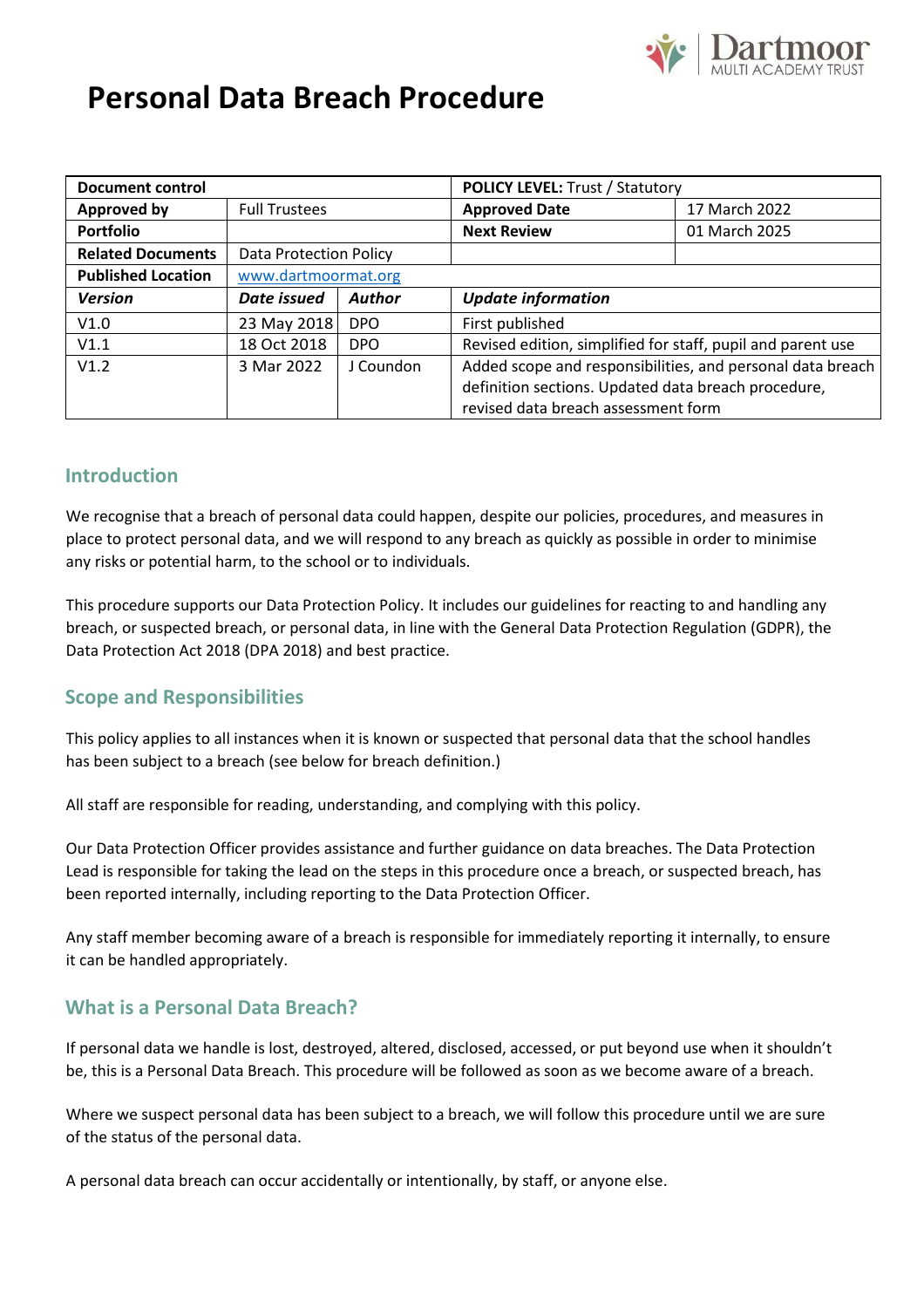

### **Breach Response Plan**

All members of staff are responsible for taking all reasonable steps and cooperating with key staff in following this procedure when a breach is found or suspected.

The breach response plan has 8 steps, which are covered in detail below:

- 1. Report the breach internally
- 2. Record the breach (using the GDPRiS software where applicable)
- 3. Assess the risk
- 4. Contain and recover
- 5. Notify the ICO of the breach (if applicable)
- 6. Notify the affected Data Subjects of the breach (if applicable)
- 7. Review
- 8. Implement any necessary changes to prevent reoccurrence

#### **1. Report the Breach Internally (School Staff)**

As soon as you become aware of a breach, or possible breach, report it to the Head Teacher/Data Lead, or another senior staff member in their absence, who will lead on the breach response, and inform the Data Protection Officer of the breach and keep them updated on the investigation and actions as appropriate.

The report should be made as soon as possible even if the breach is discovered outside of normal working hours.

#### **2. Record the Breach (School Staff)**

Log the breach using the GDPRiS software, include as many details as possible and attach documents or evidence if appropriate.

#### **3. Assess the Risk (DPO)**

The DPO will consider what harm could come from the breach, including who could be harmed, how they could be harmed, and how severe the harm could be, as well as how likely is the harm to happen. This risk assessment, based on severity and likelihood, will depend on the types of information involved (how sensitive is it, what could be done with it?), how much information is involved, and how exposed the data is, as well as the individual circumstances of the data subjects (people the data is about.)

As an example, if a laptop has been lost, if it is encrypted there is a very small chance of any data being accessed. But if hard copy documents have been lost or left unattended, they are much more likely to be accessed and read.

As another example, if personal data is included in an email by accident, the data may be at more risk of being misused if the email has gone to a member of the public, rather than to another school.

As an example, regarding the data subjects' circumstances, accidentally disclosing an address might not pose a risk to most data subjects, but it could be very high risk for someone who is escaping domestic violence, or for the adoptive family of a child.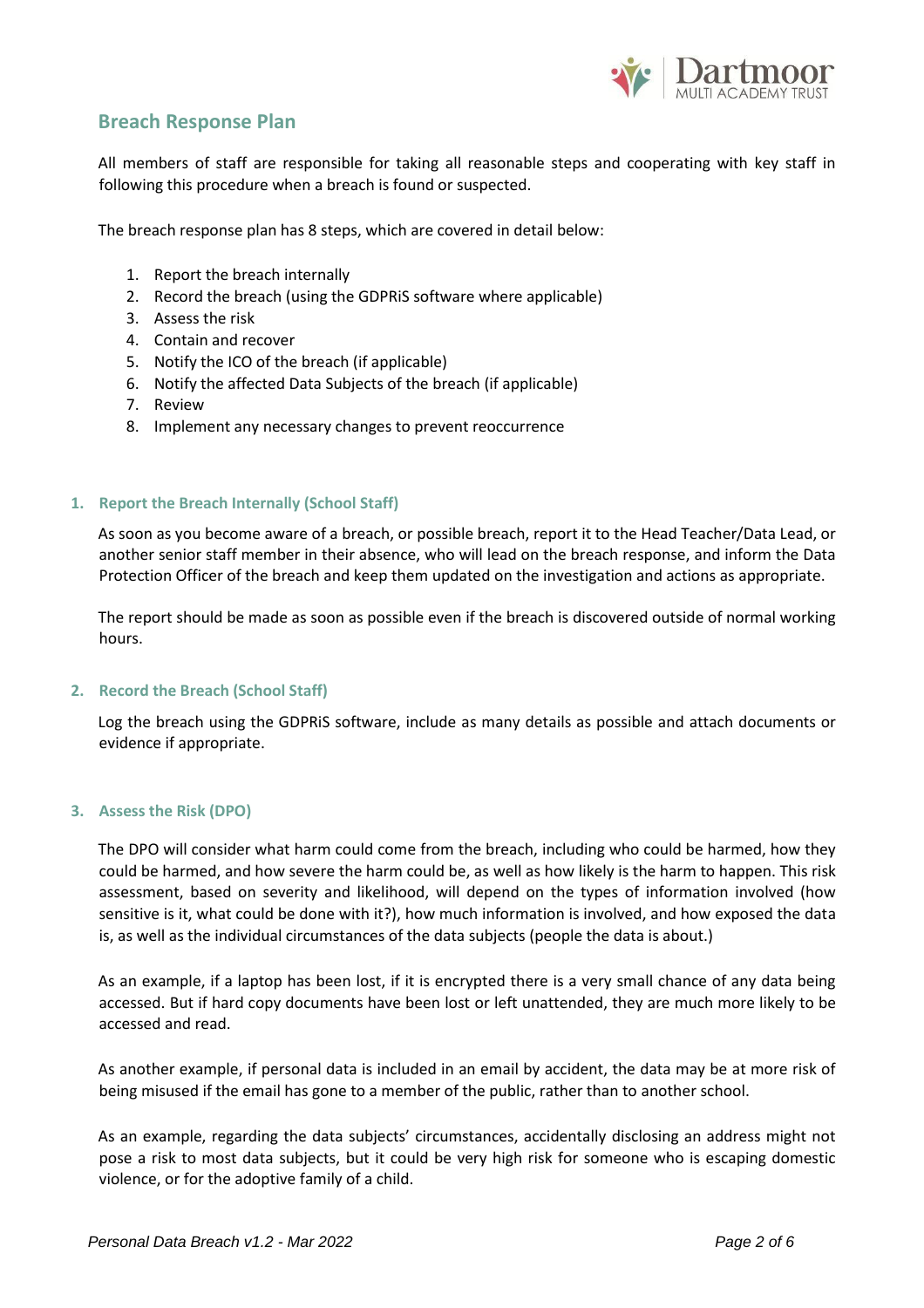

#### **4. Contain and Recover (School with DPO Support)**

Take reasonable actions to contain the risks, and/or recover the data, if possible. Containment and recovery actions could include, as appropriate:

- Attempting to find lost devices or paperwork
- If devices have been stolen, report this to the police
- If a breach is still occurring, for example, due to an ongoing IT issue, then IT should take appropriate steps to minimise the breach, such as closing down an IT system. In the event of a Cyber attack, immediately report to the Action Fraud line on 0300 1232040.
- Warning staff and third parties to be aware of any "phishing" attempts that might be linked to personal data that has been accessed by criminals/unauthorised people
- If data has been sent to, or shared with, someone it shouldn't have been, consider if you can contact them to recover the data. Bear in mind that "recall" doesn't usually work on externally sent emails
- If bank details have been lost/stolen, contact banks directly for advice on preventing fraudulent use.
- If the data breach includes any entry codes or IT system passwords, then these must be changed immediately, and the relevant agencies and members of staff informed.

#### **5. Notify the ICO of the Breach (DPO)**

Breaches that could cause a risk to people should be reported to the Information Commissioner's Office (the ICO – the UK's data protection regulator) and, in some cases, to the data subject(s) involved too.

Not all breaches will need to be reported. For example, if data is deleted in error, it is technically a breach, but if the data is backed up and can be promptly reinstated, it does not represent a risk to data subjects.

If the DPO decides not to report a breach to the ICO and/or the data subjects involved, the decision and reasons will be recorded.

If it is likely the breach will result in a risk to people's rights and freedoms, and have an adverse effect on data subjects, causing them harm, it must be reported to the ICO.

Reports to the ICO must be made within 72 hours of us becoming aware of the breach. Information can be provided to the ICO in stages, giving them the details as and when we find out more, but the first contact must be within 72 hours.

- The information to be provided to the ICO:
- A description of the personal data breach that has occurred including, where possible:
	- o the types and approximate number of people whose data is involved
	- o the types and approximate number of personal data records involved
- The likely consequences of the breach
- The measures taken, or proposed to be taken, in response to the breach, including actions to mitigate any possible harm to data subjects
- The name and contact detail of the Data Protection Officer, or any other contact details of people who can provide more information.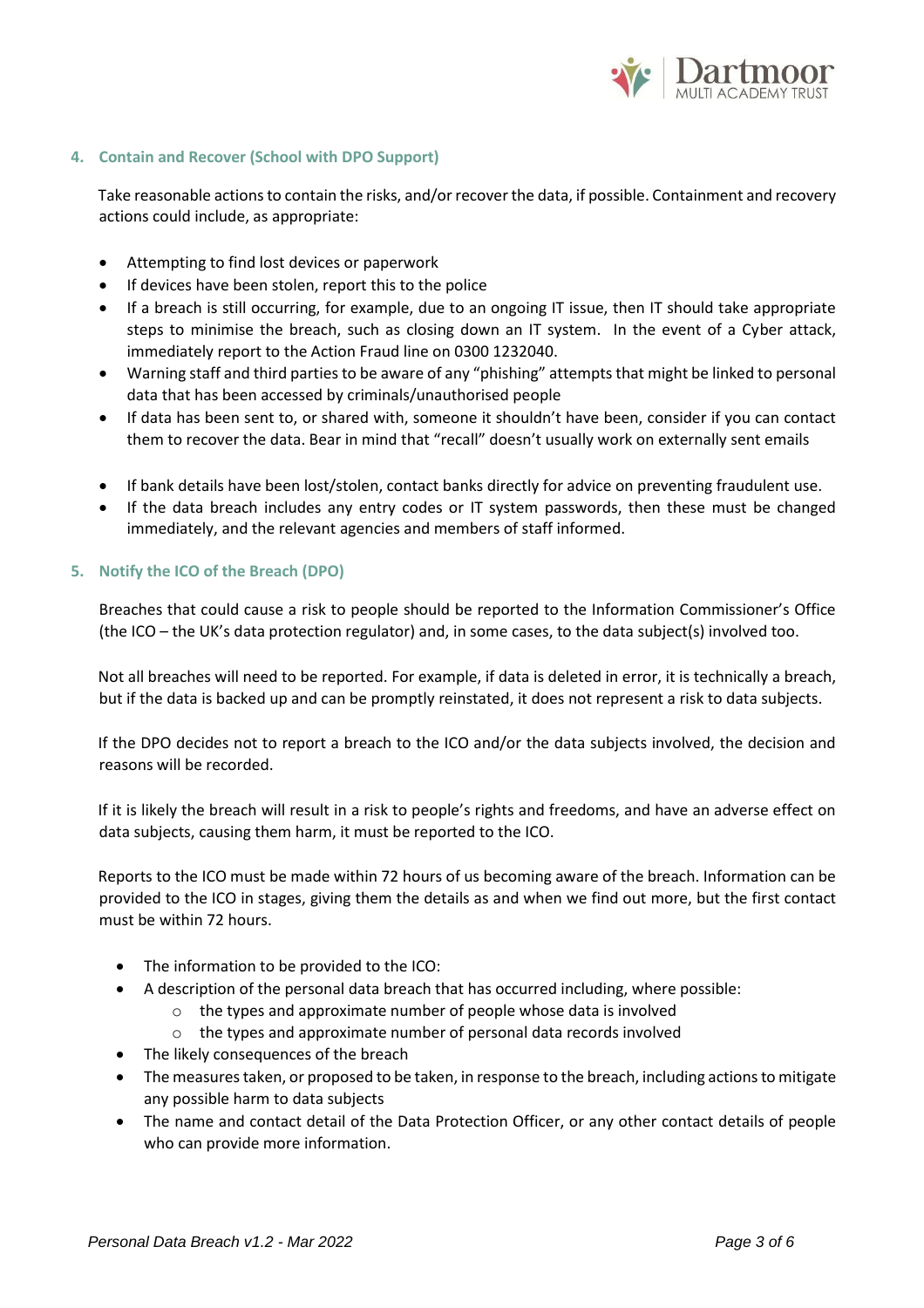

Guidance on how to report to the ICO is on their website: https://ico.org.uk/for-organisations/report-abreach/

#### **6. Notify the Affected Data Subjects of the Breach (DPO)**

If the risk to data subjects is assessed as high, the breach must also be reported to everyone whose data is involved, to allow them to take any appropriate steps to protect themselves and so they are aware of anything that may happen. For example, if financial information has been lost or stolen, they can alert their bank for fraudulent activity, or if passwords have been lost or stolen, they can change them on their accounts and any other accounts that they used the same password on.

We can choose to report to data subjects even if the risk is not high, if we consider it would be better for us to tell them about the breach for other reasons, such as supporting transparent relations and trust.

#### **7. Review**

The review stage includes reviewing and evaluating the response to the breach. Consider how effective the response was, and if improvements could be made when handling any future breaches.

As examples, did the person who first became aware of the breach know to report it internally? Did attempts to recover the data work? How could the breach have been handled better or quicker?

The breach, and outcomes of the review, should be reported to the next available Senior Management Team and Full Governors meeting for discussion. If systemic or ongoing problems are identified, then an action plan will be drawn up to put these right. If the breach warrants a disciplinary investigation, the manager leading the investigation will liaise with the People Team for advice and guidance.

#### **8. Implement Any Necessary Changes to Prevent Reoccurrence**

Depending on how the breach occurred, actions should be taken to reduce the risk of something similar happening, including amongst other things, improved IT security, new or improved written procedures, refresher training, improved supervision, changes to processes, communications to remind colleagues about risks, etc.

Other steps to minimise data breaches should include:

- Staff are actively encouraged to use Trust cloud services for the secure storage of school information rather than USB sticks. Only where there are restrictions to do so, will data sticks be permitted, and they must be encrypted.
- Regular training of all staff is to ensure that awareness remains high so that privacy by design and privacy by action can minimise data breach risks.
- Staff are reminded routinely to lock their computer screens when away from their desks.
- Staff are reminded not to include pupil names in email subject headers.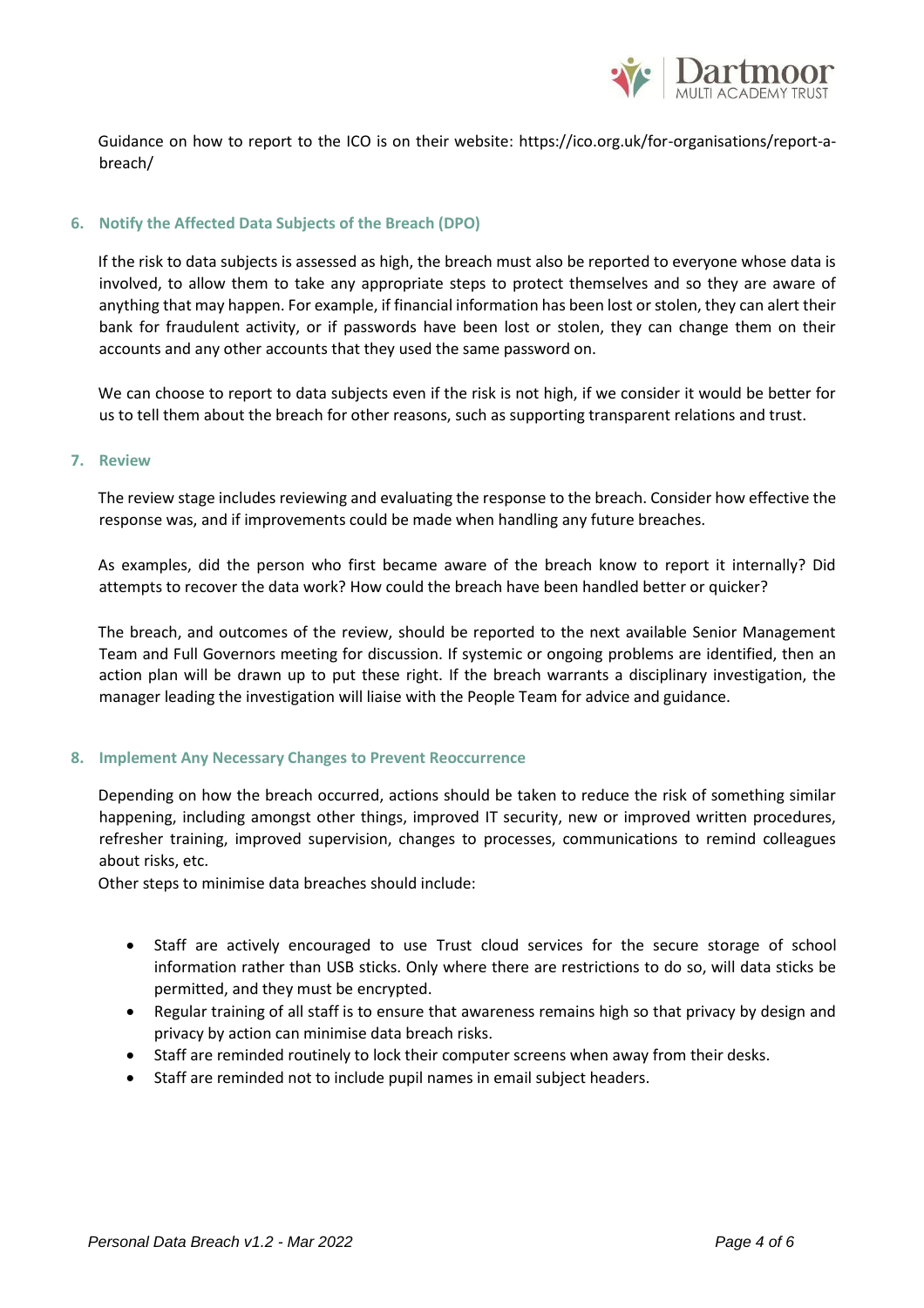

# **Data Breach Checklist**

| <b>Action</b>                                                                                                                                                    | Give dates, initials, and links to docs where appropriate                                                                                                                                                                               |
|------------------------------------------------------------------------------------------------------------------------------------------------------------------|-----------------------------------------------------------------------------------------------------------------------------------------------------------------------------------------------------------------------------------------|
| Date and time of discovery                                                                                                                                       |                                                                                                                                                                                                                                         |
| Date and time of occurrence                                                                                                                                      |                                                                                                                                                                                                                                         |
| What happened                                                                                                                                                    |                                                                                                                                                                                                                                         |
| Immediate steps taken to<br>contain the breach, e.g.<br>changing passwords, shutting<br>computers down, halting<br>network traffic, restore data<br>from backups |                                                                                                                                                                                                                                         |
| Acknowledge breach by<br>thanking informant for<br>information - log it here                                                                                     |                                                                                                                                                                                                                                         |
| Inform DPO<br>01629 532888                                                                                                                                       |                                                                                                                                                                                                                                         |
| <b>Assess Risk:</b>                                                                                                                                              | [Consider how many people are affected, what type of data is<br>involved, how could people be harmed, and how likely are they to be<br>harmed?]                                                                                         |
| Necessary to inform ICO?<br>0303 1231113                                                                                                                         |                                                                                                                                                                                                                                         |
| Date and time reported to<br>ICO                                                                                                                                 |                                                                                                                                                                                                                                         |
| Necessary to inform data<br>subjects?                                                                                                                            |                                                                                                                                                                                                                                         |
| Data subjects informed?                                                                                                                                          |                                                                                                                                                                                                                                         |
| Police informed?                                                                                                                                                 |                                                                                                                                                                                                                                         |
| Review:                                                                                                                                                          | [Consider what was in place that should have prevented the breach,<br>and why it failed, how could further breaches be prevented, how have<br>we helped the people effected? Should we improve security,<br>procedures, training, etc?] |